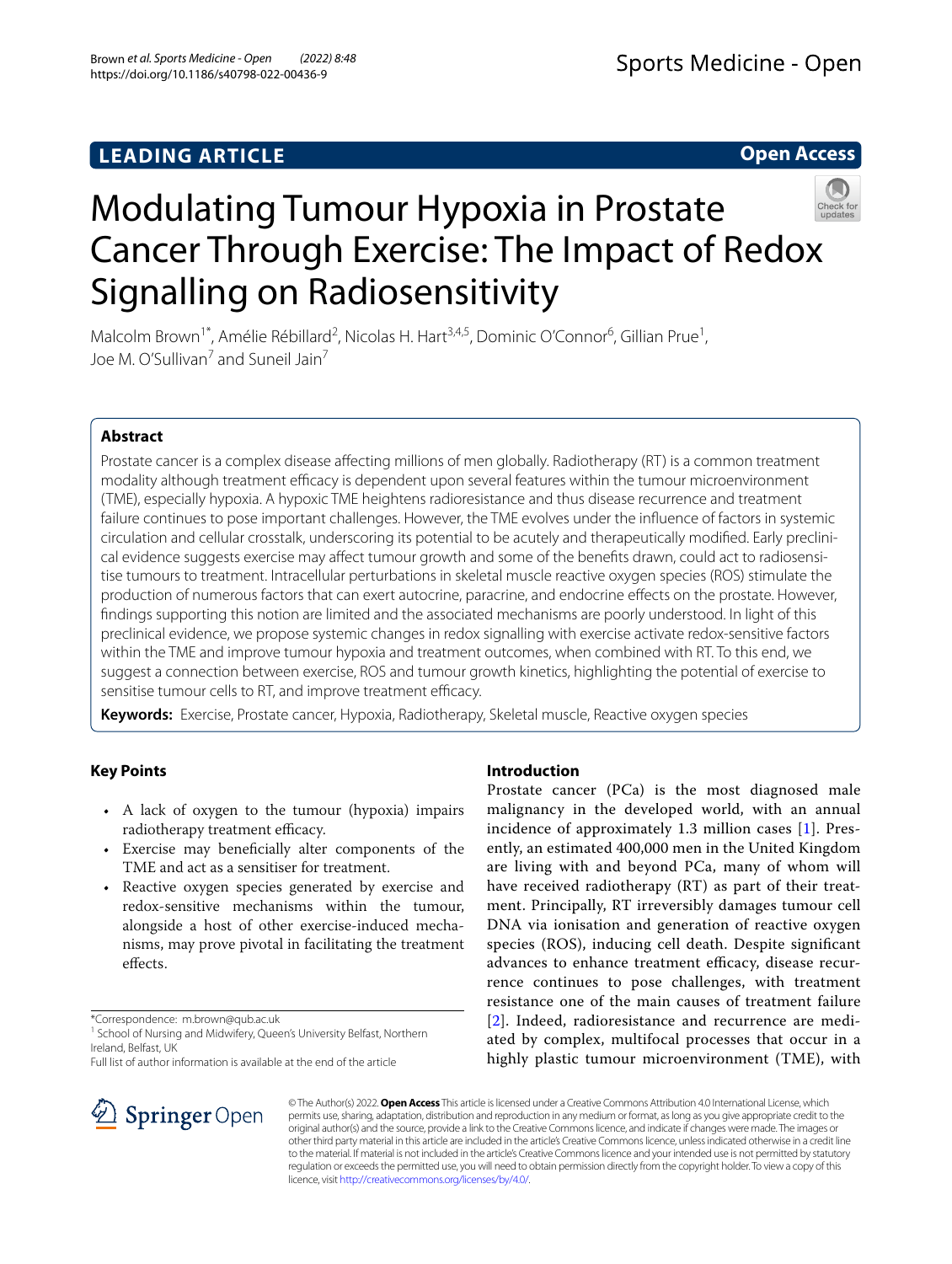hypoxia recognised as a major obstacle in treatment response and linked to poorer prognoses [\[3](#page-4-2)[–5](#page-4-3)]. Prostate tumours are markedly hypoxic, stimulating conditions that regulate the multistep progression of cancer [[6](#page-4-4)[–9](#page-4-5)]. However, the TME may prove a legitimate therapeutic target as it constantly evolves under the infuence of systemic milieu and cellular crosstalk in the surrounding stroma. Novel strategies that selectively sensitise prostate tumours to treatment methods are urgently required.

Chemical radiosensitisers have proven to be efective complementary agents for RT treatment [\[10](#page-4-6), [11](#page-4-7)], although there is still no accepted standard of care for alleviating tumour hypoxia [\[12](#page-4-8)]. Findings from exercise trials are promising but conclusive evidence remains absent. To date, exercise has proven to be a safe, feasible, and efective adjuvant therapy and many of the benefcial responses invoked could prove to be natural radiosensi-tisers (e.g. increased tumour blood flow [\[13](#page-4-9)]). However, the biological mechanisms remain speculative and we propose redox signalling as a plausible stimulus underpinning improved tumour hypoxia. Exercise provokes a transient disruption in homeostasis, leading to the generation of ROS, from several cellular sources [\[14\]](#page-5-0). Whilst historically viewed as detrimental, driving oxidative stress and numerous chronic conditions, physiological concentrations of ROS are emerging as integral regulators of cellular adaptation and subcellular messengers in signal transduction, driving the widespread benefts of exercise  $[14–16]$  $[14–16]$  $[14–16]$ . The paradoxical, bi-functional nature of ROS, particularly the redox signalling perspective, may go some way to explaining how exercise-induced factors may positively impact prostate tumours. A recent review suggests that muscle-derived cytokines, termed 'myokines', have the capacity to favourably manipulate tumour environmental conditions, following their secretion into systemic circulation [[17\]](#page-5-2). Mechanistically, the molecular mechanisms remain poorly understood but myokine kinetics appear redox-sensitive, involving the induction of p38 mitogen-activated protein kinase (MAPK) and putative transcriptional regulation of nuclear factor kappa-light-chain-enhancer of activated B cells (NF-κB) [[18\]](#page-5-3). While conclusive evidence is limited, several reviews commonly support this mechanism, given their mutual signalling pathways, and ROS thus could conceivably infuence a parallel rise in cytokine secretion. We suggest that adaptations within the tumour may occur, downstream of redox-sensitive mechanisms commencing within skeletal muscle, and that the collective and widespread response to exercise can act as a viable radiosensitiser. Thus, exercise may affect redox signalling within the tumour, improving hypoxia and PCa treatment outcomes, when combined with RT.

## **Neovascularisation and Cycling Hypoxia: Drivers of Treatment Resistance?**

Malignant tumours stimulate neovascularisation to sustain growth. Normally, angiogenesis is a highly regulated process; however inhospitable conditions within the TME and accumulating growth factors trigger an 'angiogenic switch', whereby the natural balance between proangiogenic and antiangiogenic factors is disturbed  $[19, 20]$  $[19, 20]$  $[19, 20]$  $[19, 20]$ . This phenotypical switch is promoted by vascular endothelial growth factor (VEGF) and complementary growth factors [[21\]](#page-5-6). Tumour vascularisation is therefore a multistep process culminating in a network of blood vessels that are dysfunctional [\[22](#page-5-7)]. Characteristically, tumour blood vessels are disorganised, tortuous, and immature, leading to increased interstitial pressure, impaired perfusion, and hypoxic regions. Cycling (intermittent) hypoxia relates to temporally unstable oxygen transport, promoting transient fuctuations in tumour perfusion and hypoxia [\[23\]](#page-5-8). This hypoxia-reoxygenation pattern affects cells immediately adjacent to inefficiently perfused vessels, with reperfusion generating ROS [\[24](#page-5-9)]. This collection of processes enables hypoxia-inducible factor 1α (HIF-1α) stabilisation and the co-activation of NF-κB, which complementarily mediate the expression of genes controlling anaerobic metabolism, angiogenesis, treatment resistance and metastases [[25,](#page-5-10) [26\]](#page-5-11).

Cells exposed to cycling hypoxia exhibit a robust stabilisation and accumulation of HIF-1 $\alpha$ , leading to a more aggressive phenotype and reduced responsiveness to RT [[24,](#page-5-9) [27\]](#page-5-12). Moeller and colleagues [\[28](#page-5-13)] reported that following exposure to ionising radiation, reoxygenation signifcantly increased ROS, accompanied by the stabilisation of HIF-1α and expression of HIF-1α-dependent genes. This was accompanied by increased VEGF expression (mediated by HIF-1 $\alpha$ ), conferring heightened radioresistance. Given that the activation of HIF-1α and NF-κB during cycling hypoxia is partly mediated by increased ROS production, this further implicates ROS in cancer progression [[26\]](#page-5-11). ROS are generated during reoxygenation (up to 100-fold from basal levels) via several cellular sources (e.g. tumour cell mitochondria; NADPH oxidase; xanthine oxidase) triggering an increase in metabolic activity and tumour growth [[24\]](#page-5-9). In non-malignant cells, intracellular antioxidant enzymes and non-enzymatic antioxidants detoxify ROS, but within the TME, sustained, supraphysiological concentrations of ROS overwhelm coping mechanisms and a state of oxidative stress ensues [[29\]](#page-5-14). The aberrant generation of ROS and the inherent decrease in antioxidant capacity contribute to greater oxidative damage and stimulate several metabolic sensors, transcription factors and genes that permit cancer progression [\[6](#page-4-4)]. While ROS are associated with harmful biological events in this context, lower concentrations are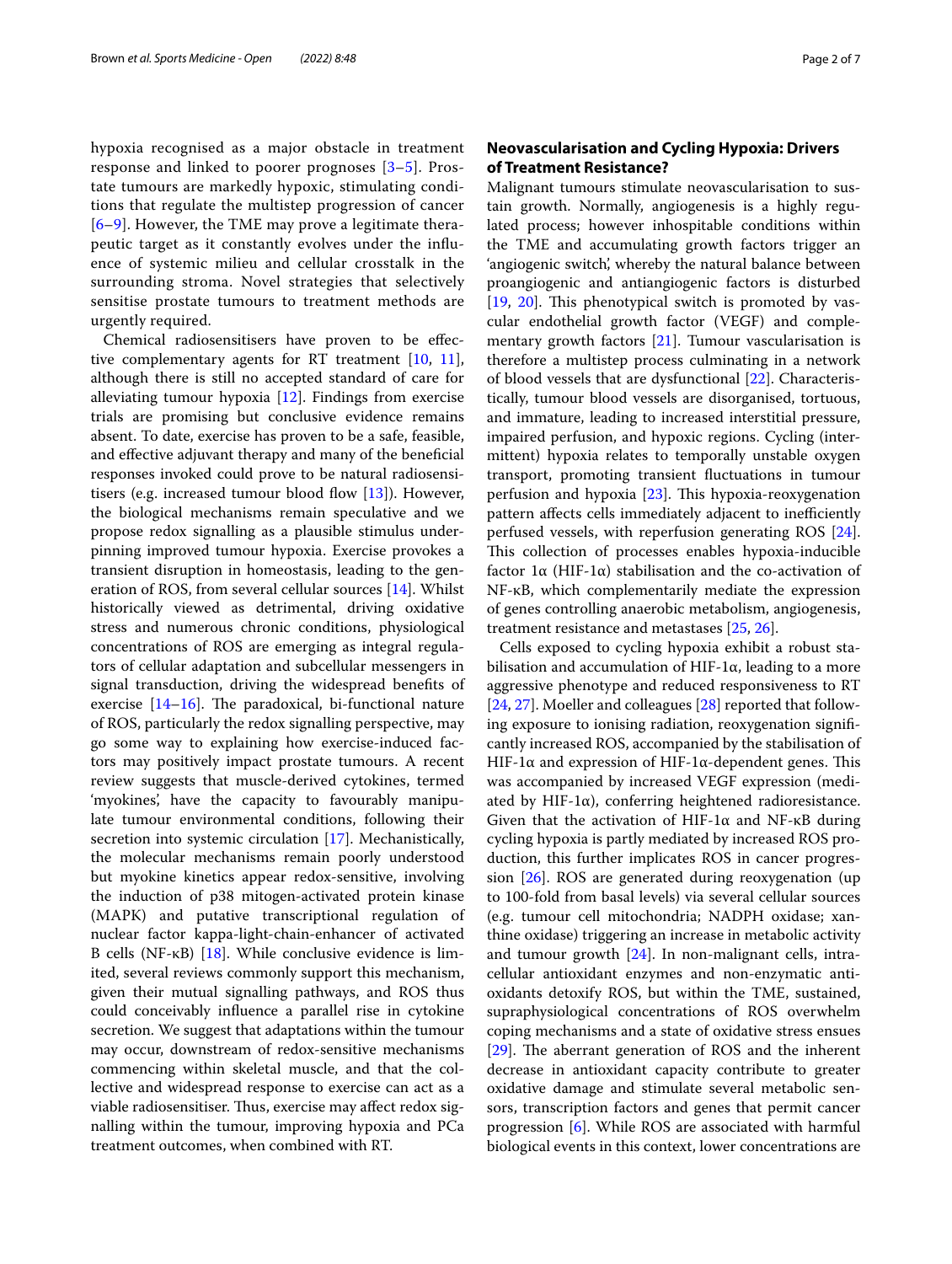essential signalling molecules for health [[30](#page-5-15)]. In particular, ROS generated during exercise act as important subcellular messengers, stimulating several kinases involved in gene expression and cellular adaptation [\[31\]](#page-5-16).

## **The Potential Impact of Exercise on Tumour Growth?**

A recent meta-analysis confrmed higher levels of postdiagnosis physical activity can reduce PCa-specifc mortality  $[32]$  $[32]$ . This important finding reflects the mounting observational evidence suggesting exercise training can reduce the rate of prostate tumour progression [\[33](#page-5-18)]. Greater insights can be gathered from preclinical trials [[34–](#page-5-19)[39](#page-5-20)]. Rundqvist and colleagues [[40\]](#page-5-21) harvested LNCaP cells with exercise serum (drawn after 60 min of incremental cycling exercise) and reported a growth inhibitory efect (31%), which persisted 96 h post-exercise. Similarly, exercise training in rats has been reported to reduce cancer cell viability in serum and the prostate [\[41\]](#page-5-22). Although neither trial examined the tumour vasculature, it is conceivable that improved tumour blood flow may contribute to such a response. Preclinical trials have shown that exercise acutely increases tumour perfusion (twofold) and concomitantly decreases hypoxia [\[13](#page-4-9), [42–](#page-5-23)[45\]](#page-5-24). Consistent with physiological adaptation, transient increases in perfusion accumulate over time, stimulating vascularisation, and decreasing the trajectory of local tumours and propensity for metastases [\[46](#page-5-25)]. Exercise has also been purported to assist in remodelling tumour vasculature, thus delaying tumour growth in patients with pancreatic ductal adenocarcinoma [[47\]](#page-5-26).

Several reviews posit exercise as an anti-tumour therapy, alongside contemporary treatment methods, through regulating the systemic milieu and conceivably tumour intrinsic factors [[3,](#page-4-2) [48–](#page-5-27)[51\]](#page-5-28). An initial study examining aerobic exercise alongside neoadjuvant chemotherapy, reported that 12-weeks of cycling can modulate several host and tumour related pathways during treatment [\[52](#page-5-29)]. Exercise acutely triggers a systemic response integrative of multiple organs. Skeletal muscle is primarily solicited during exercise, with intracellular perturbations in ROS stimulating numerous metabolic sensors (e.g. AMP-activated protein kinase), enhancing the expression of several genes  $[53]$  $[53]$  (Fig. [1](#page-3-0)). The production of such factors can exert autocrine, paracrine, and endocrine efects on several neighbouring and distant tissues, including prostate tumour cells [[49,](#page-5-31) [53](#page-5-30)]. A recent review speculates this crosstalk may be stimulated by spikes in ROS, in a wave-like fashion, that mediate several redox-sensitive mechanisms to propagate remote signalling [\[54](#page-5-32)]. Thus, potential intratumoural adaptations may be a multistep process commencing in, or driven by skeletal muscle [[53](#page-5-30)] (Fig. [1\)](#page-3-0). However, at this time there is a dearth of evidence delving into the potential intratumoural, anti-cancer mechanisms and outcomes in humans, though it appears frequently engaging in vigorous physical activity normalises the prostate tumour vasculature [\[55\]](#page-6-0), improves oxygenation, and ultimately cancer prognosis [\[23](#page-5-8)].

## **Could Exercise Radiosensitise Prostate Tumours?**

Given the potential of exercise to infuence tumour vasculature, oxygenated blood perfusion, and thus hypoxia, it follows that exercise could act as a radiosensitiser, reducing radioresistance. Treatment response relies on well-oxygenated tissue (permitting oxygen fxation) and at lower partial pressures of oxygen, radiosensitivity is considerably reduced [\[56](#page-6-1)]. Preclinical research suggests exercise training has the capacity to restore oxygen delivery and potentially modulate the TME, providing a theoretical foundation to enhance radiotherapeutic potency [[13,](#page-4-9) [42–](#page-5-23)[45](#page-5-24)]. Exercise training may also mediate several signalling pathways that sensitise the tumour to treatment. It is currently unproven whether exercise benefts RT or whether exercise-induced redox signalling holds any definitive therapeutic effects. However, a recent in vivo trial reported RT combined with exercise training reduced prostate tumour oxidative damage and slowed tumour growth compared to RT alone [\[57\]](#page-6-2). Indeed, this fnding is supported by pending preclinical data suggesting exercise improves the tumour response to RT as a result of reduced tumour hypoxia [[48\]](#page-5-27). Moreover, this study also reported exercise reduced oxidative damage to DNA in mice (4T1 tumour sections stained for 8-oxodG) indicating modifed redox signalling within the TME [[48\]](#page-5-27). Taken together, this suggests a link between exercise, ROS and tumour growth kinetics and highlights the potential of exercise to sensitise tumour cells to RT, and improve treatment efficacy (Fig. [1](#page-3-0)). Further, exercise training has the capacity to slow the rate of progression, reduce the accumulation of myeloid-derived suppressor cells (MDSCs) and restore tumour immunity (e.g. increased NK-cells) in a mouse model of 4T1 mammary carcinoma [\[58](#page-6-3)]. ROS regulate MDSCs and MDSCs reciprocally use ROS to fulfl their immunosuppressive actions [[59\]](#page-6-4), suggesting yet again a potentially mediatory role. This collective response to exercise improved the efficacy of immunotherapy and RT treatment [\[58](#page-6-3)], raising the notion that exercise may invoke a similar response in the prostatic model. Thus, exercise on one hand could stimulate anti-proliferative, antioxidant efects in accordance with the theory of '*hormesis*' [\[60](#page-6-5)] or on the other hand, prooxidant apoptosis in synergy with standard therapies, in line with oxidative damage [\[53\]](#page-5-30). Despite these positive preclinical fndings, defnitive evidence on the role of ROS and / or redox-sensitive signalling on tumour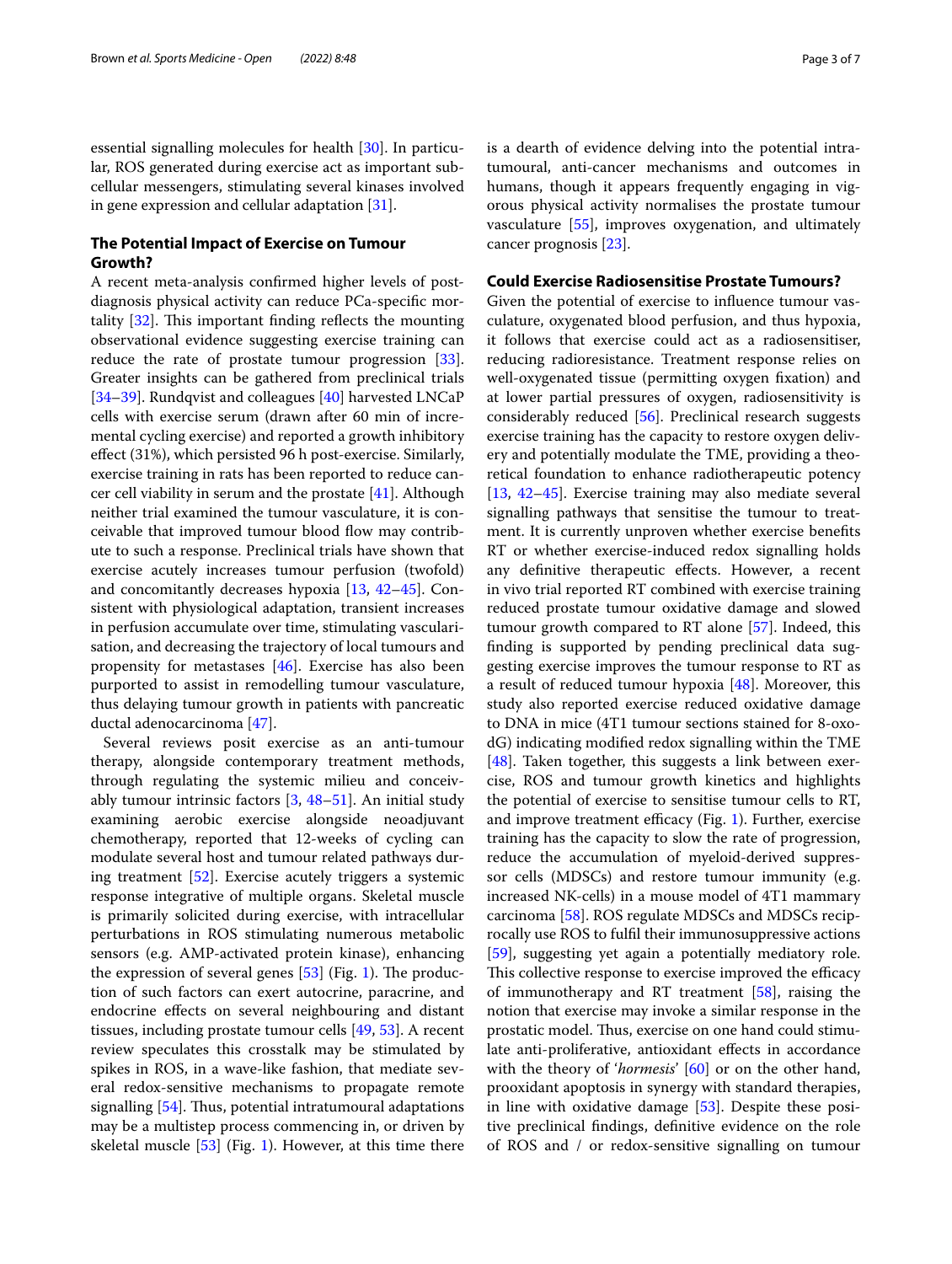

<span id="page-3-0"></span>onset of exercise immediately promotes a cardiorespiratory response, potentially enhancing tumour perfusion and O<sub>2</sub> delivery. Within skeletal muscle, enhanced metabolic demand and the generation of ROS activate several intracellular signalling pathways and key transcriptional factors, culminating in the expression of genes encoding antioxidant enzymes and myokines (and potentially other relevant factors). Theoretically, exercise-induced reactive derivatives and/or the subsequent expression of myokines into circulation (dashed arrows), may infuence the systemic milieu and hypoxic signalling, driving anti-proliferative, antioxidant signalling intrinsically. Alternatively, vigorous exercise alongside radiotherapy could conceivably create sufciently high (toxic) concentrations within the TME, inducing apoptosis (both potential theories marked with a question mark as presently unknown). The potential role of H<sub>2</sub>O<sub>2</sub> remains poorly understood (unknown signalling properties and membrane permeability in this model marked with a question mark), though it may serve as an important signalling factor. *Abbreviations* AMP, adenosine monophosphate; AMPK, AMP-activated protein kinase; ATP, adenosine triphosphate; DNA, deoxyribonucleic acid; H<sub>2</sub>O<sub>2</sub>, hydrogen peroxide; MAPK, mitogen-activated protein kinase; Mod, moderate; NAD, nicotinamide adenine dinucleotide; NF-κB, nuclear factor kappa-light-chain-enhancer of activated B cells; O<sub>2</sub>, oxygen; O<sub>2</sub><sup>--</sup>, superoxide; PGC-1a, peroxisome proliferator-activated receptor-gamma coactivator; RNS, reactive nitrogen species; ROS, reactive oxygen species; SOD, superoxide dismutase; TME, tumour microenvironment

hypoxia in humans remains unknown and underscores a necessity for further research.

## **Discussion**

Preclinical fndings concerning exercise and the TME have provoked considerable research and clinical interest pertaining to the mechanisms of action surrounding tumour hypoxia and RT efficacy. The apparent intensitydependent nature of the responses (METs $\geq$  6-h week<sup>-1</sup>) and seemingly protective effects [\[33](#page-5-18), [61,](#page-6-6) [62](#page-6-7)] are striking and lead us to propose an important mediatory role for redox signalling in this process (alongside numerous other benefcial responses). At a molecular level within skeletal muscle, redox-sensitive mechanisms are stimulated in response to exercise of sufficient intensity and can modulate systemic infammation (e.g. through the secretion of myokines), metabolism, hormones, and angiogenesis. We believe exercise has the capacity to partly modulate the prostate TME via alterations in the systemic milieu and propose that exercise-induced redox signalling plays a crucial mediatory role in these

beneficial responses (Fig. [1](#page-3-0)). Given ROS indirectly influence the activity of several gene families, transcription factors and modify integral molecular components, they could conceivably reprogramme the TME with exercise training. Specifcally, exercise-induced redox signalling indirectly modulates VEGF, HIF and NF-κB signalling processes [[63](#page-6-8)], potentially reducing the expression of prometastatic genes, while increasing protein kinase signalling activity (similarly to skeletal muscle); ultimately improving the profle of host anti-cancer factors in systemic circulation and reducing the likelihood of an aggressive phenotype [\[52](#page-5-29)].

At this time, data supporting this mechanism are limited to a handful of studies. In addition to those mentioned in the preceding sections, Repka and Hayward [[64](#page-6-9)] reported exercise training reduced blood DNAdamage and protein oxidation, while increasing systemic antioxidant capacity. Whether systemic changes in oxidative parameters extend to the tumour or exert mediatory efects on the TME is inconclusive; however, forced treadmill exercise training was shown to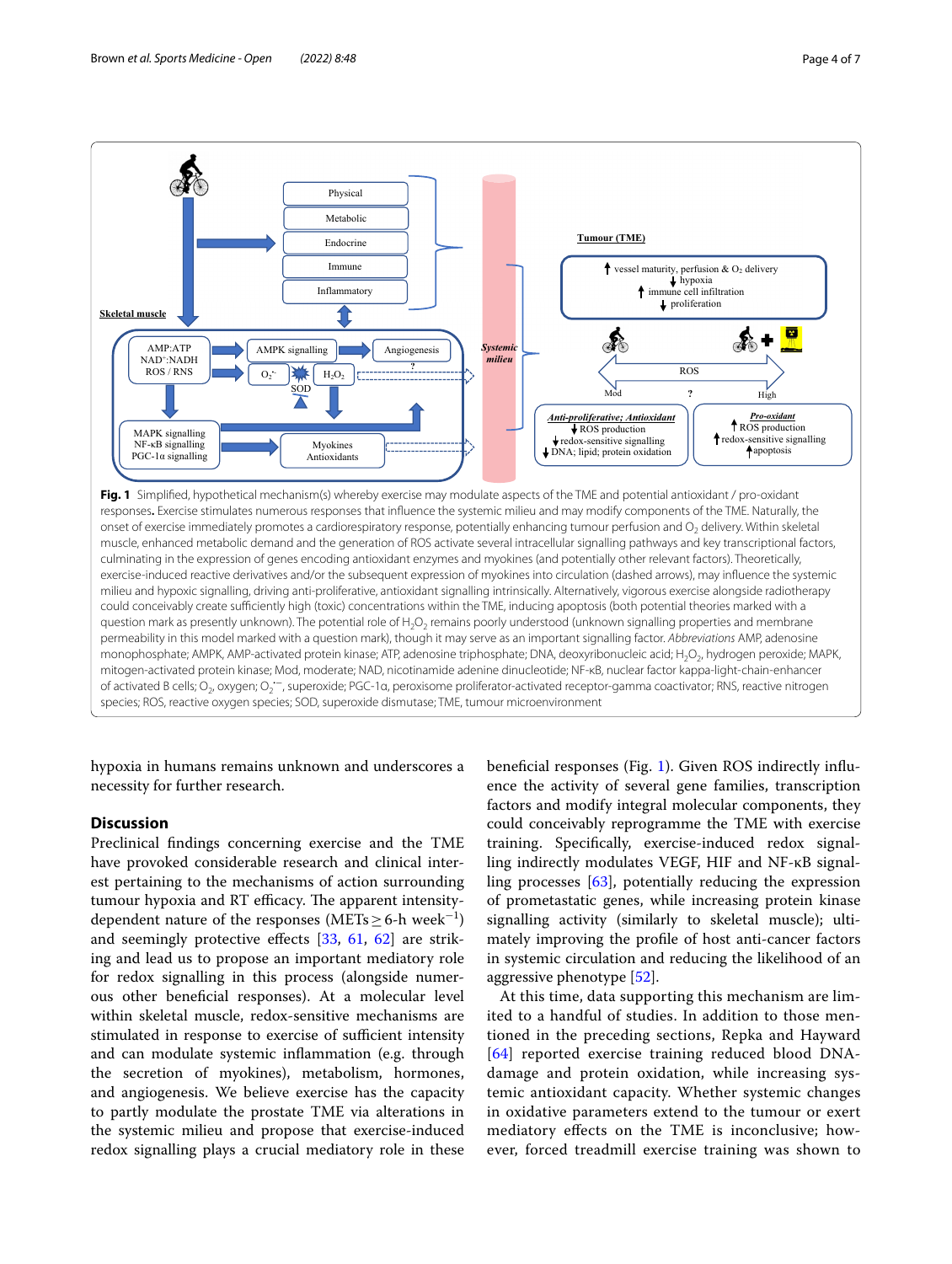reduce prostate tumour proliferation in rats bearing AT-1 tumours, a change attributed to reduced tumour DNA oxidation and lipid peroxidation  $[36]$  $[36]$ . The extent of this decrease in tumour oxidative stress could be up to threefold in exercising patients [[48](#page-5-27)] with antioxidant supplementation blunting this response, highlighting the importance of redox-sensitive signalling in intratumoural adaptation. The source of the intrinsic changes in oxidative damage remains unconfrmed, but may be a consequence of the systemic milieu or secondary local alterations in the TME. Conceivably, systemic changes in redox signalling with exercise, could activate redoxsensitive antioxidant genes within the tumour (possibly through kelch-like ECH-associated protein 1-nuclear factor (erythroid-derived 2)-like 2 (Keap-Nrf2) and PGC-1 $\alpha$ ) to attenuate oxidative damage [[53\]](#page-5-30).

### **Conclusion**

While the efects of exercise on PCa treatment-related side efects are reasonably established, the infuence of exercise on RT and the reputed mechanisms of action, require further investigation. Further enquiry will assist in identifying a minimum efective / optimal dose, appropriate modalities of exercise, and a time course for observed responses, particularly relating to RT regimens. Distinguishing whether the acute efects of exercise (immediately prior to treatment) or gradual, chronic efects sensitise tumour tissue for RT would be highly advantageous, further to whether these mechanisms amplify treatment efficacy and tolerance. Exercise training may in some part, reprogramme the systemic milieu towards an anticancer phenotype, reducing tumour hypoxia and tumour proliferation through biological, epigenetic, metabolic, and infammatory mechanisms. Redox signalling is integral in this benefcial response to exercise, though limited quantitative data exist pertaining to the infuence of such species (modest and high levels) within the TME and their efect on human cancer cells [[65](#page-6-10)].

#### **Authors' Contributions**

MB prepared the frst draft of the manuscript. MB, AR, NHH, JMO and SJ revised the original manuscript. All authors critically reviewed the revised version. All authors read and approved the fnal manuscript.

#### **Funding**

No sources of funding were used to assist in the preparation of this article..

**Availability of Data and Materials** Not applicable.

## **Code Availability**

Not applicable.

#### **Declarations**

**Ethics approval and consent to participate** Not applicable.

#### **Consent for Publication**

Not applicable.

#### **Competing interests**

Malcolm Brown, Amélie Rébillard, Nicolas Hart, Dominic O'Connor, Gillian Prue, Joe O'Sullivan and Suneil Jain declare that they have no conficts of interest relevant to the content of this article.

#### **Author details**

<sup>1</sup> School of Nursing and Midwifery, Queen's University Belfast, Northern Ireland, Belfast, UK.<sup>2</sup> Movement, Sport and Health Sciences Laboratory, Université Rennes 2, ENS Rennes, Bruz, France. <sup>3</sup>College of Nursing and Health Sciences, Flinders University, Adelaide, SA, Australia. <sup>4</sup>School of Medical and Health Sciences, Edith Cowan University, Perth, WA, Australia. <sup>5</sup>Institute for Health Research, University of Notre Dame Australia, Perth, WA, Australia. <sup>6</sup>School of Health Sciences, University of Nottingham, Nottingham, England, UK.<sup>7</sup>The Patrick G Johnston Centre for Cancer Research, Queen's University Belfast, Belfast, Northern Ireland, UK.

#### Received: 21 July 2021 Accepted: 20 March 2022 Published online: 08 April 2022

#### **References**

- <span id="page-4-0"></span>1. Bray F, Ferlay J, Soerjomataram I, Siegel RL, Torre LA, Jemal A. Global cancer statistics 2018: GLOBOCAN estimates of incidence and mortality worldwide for 36 cancers in 185 countries. CA Cancer J Clin. 2020;70(4):313. [https://doi.org/10.3322/caac.21609.](https://doi.org/10.3322/caac.21609)
- <span id="page-4-1"></span>2. Barker HE, Paget JTE, Khan AA, Harrington KJ. The tumour microenvironment after radiotherapy: Mechanisms of resistance and recurrence. Nat Rev Cancer. 2015;15:409–25.
- <span id="page-4-2"></span>3. Zhang X, Ashcraft KA, Betof Warner A, Nair SK, Dewhirst MW. Can exercise-induced modulation of the tumor physiologic microenvironment improve antitumor immunity? Cancer Res. 2019;79(10):2447–56. <https://doi.org/10.1158/0008-5472.CAN-18-2468>.
- 4. Dhani N, Fyles A, Hedley D, Milosevic M. The clinical signifcance of hypoxia in human cancers. Semin Nuclear Med. 2015;45(2):110–21.
- <span id="page-4-3"></span>5. Hill RP, Bristow RG, Fyles A, Koritzinsky M, Milosevic M, Wouters BG. Hypoxia and predicting radiation response. Semin Radiat Oncol. 2015;25(4):260–72.
- <span id="page-4-4"></span>6. Fiaschi T, Chiarugi P. Oxidative stress, tumor microenvironment, and metabolic reprogramming: a diabolic liaison. Int J Cell Biol. 2012. [https://](https://doi.org/10.1155/2012/762825) [doi.org/10.1155/2012/762825.](https://doi.org/10.1155/2012/762825)
- 7. Parker C, Milosevic M, Toi A, Sweet J, Panzarella T, Bristow R, et al. Polarographic electrode study of tumour oxygenation in clinically localised prostate cancer. Int J Radiat Oncol Biol Physics. 2004;58(3):750–7.
- 8. Milosevic M, Bristow R, Chung P, Panzarella T, Toi A, Hill R. Prostate cancer hypoxia correlates with poor patient outcome following treatment with radiotherapy. Int J Radiat Oncol Biol Physics. 2004;60(1):S236.
- <span id="page-4-5"></span>9. Chopra S, Foltz WD, Milosevic MF, Toi A, Bristow RG, Menard C, et al. Comparing oxygen-sensitive MRI (BOLD R2\*) with oxygen electrode measurements: A pilot study in men with prostate cancer. Int J Radiat Biol. 2009;85(9):805–13.
- <span id="page-4-6"></span>10. Wang H, Mu X, He H, Zhang XD. Cancer Radiosensitizers. Trends Pharmacol Sci. 2018;39(1):24–48.<https://doi.org/10.1016/j.tips.2017.11.003>.
- <span id="page-4-7"></span>11. Hoskin PJ, Rojas AM, Saunders MI, Bentzen SM, Motohashi KJ, BCON investigators. Carbogen and nicotinamide in locally advanced bladder cancer: early results of a phase-III randomized trial. Radiother Oncol. 2009;91(1):120–5. [https://doi.org/10.1016/j.radonc.2008.10.001.](https://doi.org/10.1016/j.radonc.2008.10.001)
- <span id="page-4-8"></span>12. Graham K, Unger E. Overcoming tumor hypoxia as a barrier to radiotherapy, chemotherapy and immunotherapy in cancer treatment. Int J Nanomedicine. 2018;13:6049–58. [https://doi.org/10.2147/IJN.S140462.](https://doi.org/10.2147/IJN.S140462)
- <span id="page-4-9"></span>13. McCullough DJ, Stabley JN, Siemann DW, Behnke BJ. Modulation of blood flow, hypoxia, and vascular function in orthotopic prostate tumors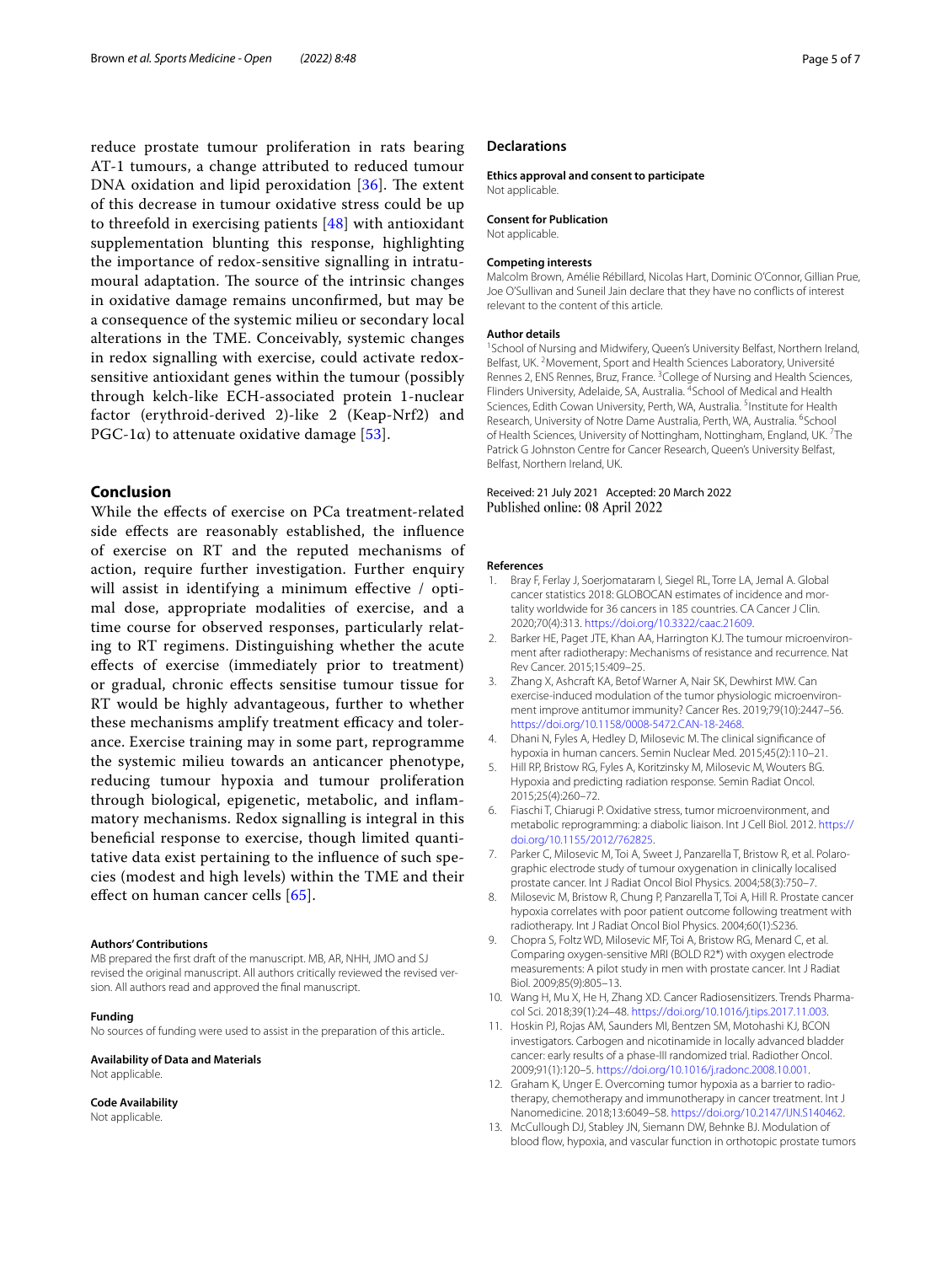during exercise. J Natl Cancer Inst. 2014. [https://doi.org/10.1093/jnci/](https://doi.org/10.1093/jnci/dju036) diu036

- <span id="page-5-0"></span>14. Sies H, Jones DP. Reactive oxygen species (ROS) as pleiotropic physiological signalling agents. Nat Rev Mol Cell Biol. 2020;21:363–83.
- 15. Cobley JN, Margaritelis NV, Morton JP, Close GL, Nikolaidis MG, Malone JK. The basic chemistry of exercise-induced DNA oxidation: oxidative damage, redox signalling, and their interplay. Front Physiol. 2015. [https://doi.](https://doi.org/10.3389/fphys.2015.00182) [org/10.3389/fphys.2015.00182](https://doi.org/10.3389/fphys.2015.00182).
- <span id="page-5-1"></span>16. Mason SA, Morrison D, McConell GK, Wadley GD. Muscle redox signalling pathways in exercise Role of antioxidants. Free Radic Biol Med. 2016;98:29–45.
- <span id="page-5-2"></span>17. Kim J-S, Galvao DA, Newton RU, Gray E, Taafe DR. Exercise-induced myokines and their efect on prostate cancer. Nat Rev Urol. 2021;18:519–42.
- <span id="page-5-3"></span>18. Vella L, Caldow MK, Larsen AE, Tassoni D, Della Gatta PA, Gran P, Russell AP, Cameron-Smith D. Resistance exercise increases NF-κB activity in human skeletal muscle. Am J Physiol Regul Integr Comp Physiol. 2012;302(6):667–73.
- <span id="page-5-4"></span>19. Folkman J. Role of angiogenesis in tumor growth and metastasis. Semin Oncol. 2002;29(S16):15–8. <https://doi.org/10.1053/sonc.2002.37263>.
- <span id="page-5-5"></span>20. Carmeliet P, Jain RK. Molecular mechanisms and clinical applications of angiogenesis. Nat. 2011;473(7347):298–307. [https://doi.org/10.1038/](https://doi.org/10.1038/nature10144) [nature10144](https://doi.org/10.1038/nature10144).
- <span id="page-5-6"></span>21. Carmeliet P. Angiogenesis in life, disease and medicine. Nat. 2005;438:932–6.
- <span id="page-5-7"></span>22. Nishida N, Yano H, Nishida T, Kamura T, Kojiro M. Angiogenesis in cancer. Vasc Health Risk Manag. 2006;2(3):213–9.
- <span id="page-5-8"></span>23. Schumacher O, Galvao DA, Taafe DR, Chee R, Spry N, Newton RU. Exercise modulation of tumour perfusion and hypoxia to improve radiotherapy response in prostate cancer. Prostate Cancer Prostatic Diseases. 2020. [https://doi.org/10.1038/s41391-020-0245-z.](https://doi.org/10.1038/s41391-020-0245-z)
- <span id="page-5-9"></span>24. Michiels C, Tellier C, Feron O. Cycling hypoxia: a key feature of the tumor microenvironment. Biochimica Biophysica Acta. 2016;1866:76–86.
- <span id="page-5-10"></span>25. Tafani M, Pucci B, Russo A, Schito L, Pellegrini L, Perrone GA, et al. Modulators of HIF1α and NF κB in cancer treatment: is it a rational approach for controlling malignant progression? Frontiers Pharmacol. 2013;4(13):1–12.
- <span id="page-5-11"></span>26. Tafani M, Sansone L, Limana F, Arcangeli T, De Santis E, Polese M, et al. The interplay of reactive oxygen species, hypoxia, infammation, and sirtuins in cancer initiation and progression. Oxid Med Cell Longev. 2016. [https://](https://doi.org/10.1155/2016/3907147) [doi.org/10.1155/2016/3907147](https://doi.org/10.1155/2016/3907147).
- <span id="page-5-12"></span>27. Martinive P, Defresne F, Bouzin C, Saliez J, Lair F, Gregoire V, et al. Preconditioning of the tumor vasculature and tumour cells by intermittent hypoxia: implications for anticancer therapies. Cancer Res. 2006;66:11736–44.
- <span id="page-5-13"></span>28. Moeller BJ, Cao Y, Li CY, Dewhirst MW. Radiation activates HIF-1 to regulate vascular radiosensitivity in tumors: role of oxygenation, free radicals, and stress granules. Cancer Cell. 2004;5:429–41.
- <span id="page-5-14"></span>29. Moloney JN, Cotter TG. ROS signalling in the biology of cancer. Seminars Cell Develop Biol. 2018;80:50–64.
- <span id="page-5-15"></span>30. Simioni C, Zauli G, Martelli AM, Vitale M, Sacchetti G, Gonelli A, et al. Oxidative stress: role of physical exercise and antioxidant nutraceuticals in adulthood and aging. Oncotarget. 2018;9(24):17181–98.
- <span id="page-5-16"></span>31. Powers SK, Jackson MJ. Exercise-induced oxidative stress: cellular mechanisms and impact on muscle force production. Physiol Rev. 2008;88(4):1243–76. <https://doi.org/10.1152/physrev.00031.2007>.
- <span id="page-5-17"></span>32. Friedenreich CM, Stone CR, Cheung WY, Hayes SC. Physical activity and mortality in cancer survivors: a systematic review and meta-analysis. JNCI Cancer Spectrum. 2020;4(1):pkz080.
- <span id="page-5-18"></span>33. Richman EL, Kenfeld SA, Stampfer MJ, Paciorek A, Carroll PR, Chan JM. Physical activity after diagnosis and risk of prostate cancer progression: data from the cancer of the prostate strategic urologic research endeavor. Cancer Res. 2011;71(11):3889–95. [https://doi.org/10.1158/0008-5472.](https://doi.org/10.1158/0008-5472.CAN-10-3932) [CAN-10-3932.](https://doi.org/10.1158/0008-5472.CAN-10-3932)
- <span id="page-5-19"></span>34. Vahabzadeh Z, Molodi M, Nikkho B, Saghebjoo M, Saedmocheshi S, Zamani F, et al. Aerobic training and hydroalcoholic extracts of green tea improve pro-oxidant-antioxidant balance and histopathological score in the n-methyl-n-nitrosourea-induced prostate cancer model of rat. EXCLI J. 2020;19:762–72.
- 35. Saedmocheshi S, Saghebjoo M, Vahabzadeh Z, Sheikholeslami-Vatani D. Aerobic training and green tea extract protect against

N-methyl-N-nitrosourea-induced prostate cancer. Med Sci Sports Exerc. 2019;51(11):2210–6. <https://doi.org/10.1249/MSS.0000000000002054>.

- <span id="page-5-33"></span>36. Gueritat J, Lefeuvre-Orfla L, Vincent S, Cretual A, Ravanat JL, Gratas-Delamarche A, et al. Exercise training combined with antioxidant supplementation prevents the antiproliferative activity of their single treatment in prostate cancer through inhibition of redox adaptation. Free Radic Biol Med. 2014;77:95–105. [https://doi.org/10.1016/j.freeradbiomed.2014.09.](https://doi.org/10.1016/j.freeradbiomed.2014.09.009) [009.](https://doi.org/10.1016/j.freeradbiomed.2014.09.009)
- 37. Zheng X, Cui X, Huang M, Liu Y, Wagner GC, Lin Y, et al. Inhibition of progression of androgen-dependent prostate LNCaP tumors to androgen independence in SCID mice by oral cafeine and voluntary exercise. Nutr Cancer. 2012;64(7):1029–37. [https://doi.org/10.1080/01635581.2012.](https://doi.org/10.1080/01635581.2012.716899) [716899.](https://doi.org/10.1080/01635581.2012.716899)
- 38. Zheng X, Cui X, Gao Z, Zhao Y, Shi Y, Huang M, et al. Inhibitory efect of dietary atorvastatin and celecoxib together with voluntary running wheel exercise on the progression of androgen-dependent LNCaP prostate tumours to androgen independence. Exp Ther Med. 2011;2:221–8.
- <span id="page-5-20"></span>39. Esser KA, Harpole CE, Prins GS, Diamond AM. Physical activity reduces prostate carcinogenesis in a transgenic model. Prostate. 2009;69:1372–7.
- <span id="page-5-21"></span>40. Rundqvist H, Augsten M, Strömberg A, Rullman E, Mijwel S, Kharaziha P, et al. Efect of acute exercise on prostate cancer cell growth. PLoS ONE. 2013;8(7): e67579. <https://doi.org/10.1371/journal.pone.0067579>.
- <span id="page-5-22"></span>41. Opoku-Acheampong AB, Baumfalk DR, Horn AG, Kunkel ON, Ganta CK, McCullough DJ, et al. Prostate cancer cell growth characteristics in serum and prostate-conditioned media from moderate-intensity exercise-trained healthy and tumor-bearing rats. Am J Cancer Res. 2019;9(4):650–67.
- <span id="page-5-23"></span>42. Jones LW, Viglianti BL, Tashjian JA, Kothadia SM, Keir ST, Freedland SJ, et al. Efect of aerobic exercise on tumor physiology in an animal model of human breast cancer. J Appl Physiol. 2010;108(2):343–8. [https://doi.org/](https://doi.org/10.1152/japplphysiol.00424.2009) [10.1152/japplphysiol.00424.2009](https://doi.org/10.1152/japplphysiol.00424.2009).
- 43. McCullough DJ, Nguyen LM, Siemann DW, Behnke BJ. Efects of exercise training on tumor hypoxia and vascular function in the rodent preclinical orthotopic prostate cancer model. J Appl Physiol. 2013;115(12):1846–54. <https://doi.org/10.1152/japplphysiol.00949.2013>.
- 44. Betof AS, Lascola CD, Weitzel D, Landon C, Scarbrough PM, Devi GR, et al. Modulation of murine breast tumor vascularity, hypoxia and chemotherapeutic response by exercise. J Natl Cancer Inst. (2015) 107(5).
- <span id="page-5-24"></span>45. Schadler KL, Thomas NJ, Galie PA, Bhang DH, Roby KC, Addai P, et al. Tumor vessel normalization after aerobic exercise enhances chemotherapeutic efficacy. Oncotarget. 2016;7(40):65429-40. [https://doi.org/10.](https://doi.org/10.18632/oncotarget.11748) [18632/oncotarget.11748.](https://doi.org/10.18632/oncotarget.11748)
- <span id="page-5-25"></span>46. Valastyan S, Weinberg RA. Tumor metastasis: molecular insights and evolving paradigms. Cell. 2011;147(2):275–92. [https://doi.org/10.1016/j.](https://doi.org/10.1016/j.cell.2011.09.024) [cell.2011.09.024.](https://doi.org/10.1016/j.cell.2011.09.024)
- <span id="page-5-26"></span>47. Bedoya CAF, Cardoso ACF, Parker N, Ngo-Huang A, Petzel MQ, Kim MP, et al. Exercise during preoperative therapy increases tumor vascularity in pancreatic tumor patients. Sci Rep. 2019;9(1):13966. [https://doi.org/10.](https://doi.org/10.1038/s41598-019-49582-3) [1038/s41598-019-49582-3.](https://doi.org/10.1038/s41598-019-49582-3)
- <span id="page-5-27"></span>48. Ashcraft KA, Warner AB, Jones LW, Dewhirst MW. Exercise as adjunct therapy in cancer. Semin Radiat Oncol. 2019;29(1):16–24.
- <span id="page-5-31"></span>49. Hojman P, Gehl J, Christensen JF, Pedersen BK. Molecular mechanisms linking exercise to cancer prevention and treatment. Cell Metab. 2018;27(1):10–21.<https://doi.org/10.1016/j.cmet.2017.09.015>.
- 50. Wiggins JM, Opoku-Acheampong AB, Baumfalk DR, Siemann DW, Behnke BJ. Exercise and the tumor microenvironment: potential therapeutic implications. Exerc Sport Sci Rev. 2018;46(1):56–64. [https://doi.org/10.](https://doi.org/10.1249/JES.0000000000000137) [1249/JES.0000000000000137](https://doi.org/10.1249/JES.0000000000000137).
- <span id="page-5-28"></span>51. Christensen JF, Simonsen C, Hojman P. Exercise training in cancer control and treatment. Compr Physiol. 2018;9(1):165–205. [https://doi.org/10.](https://doi.org/10.1002/cphy.c180016) [1002/cphy.c180016](https://doi.org/10.1002/cphy.c180016).
- <span id="page-5-29"></span>52. Jones LW, Fels DR, West M, Allen JD, Broadwater G, Barry WT, et al. Modulation of circulating angiogenic factors and tumor biology by aerobic training in breast cancer patients receiving neoadjuvant chemotherapy. Cancer Prev Res. 2013;6(9):925–37. [https://doi.org/10.1158/1940-6207.](https://doi.org/10.1158/1940-6207.CAPR-12-0416) [CAPR-12-0416](https://doi.org/10.1158/1940-6207.CAPR-12-0416).
- <span id="page-5-30"></span>53. Assi M, Dufresne S, Rébillard A. Exercise shapes redox signaling in cancer. Redox Biol. 2020;18: 101439. [https://doi.org/10.1016/j.redox.2020.101439.](https://doi.org/10.1016/j.redox.2020.101439)
- <span id="page-5-32"></span>54. Louzada RA, Bouviere J, Matta LP, Werneck-de-Castro JP, Dupuy C, Carvalho DP, et al. Redox signaling in widespread health benefts of exercise.